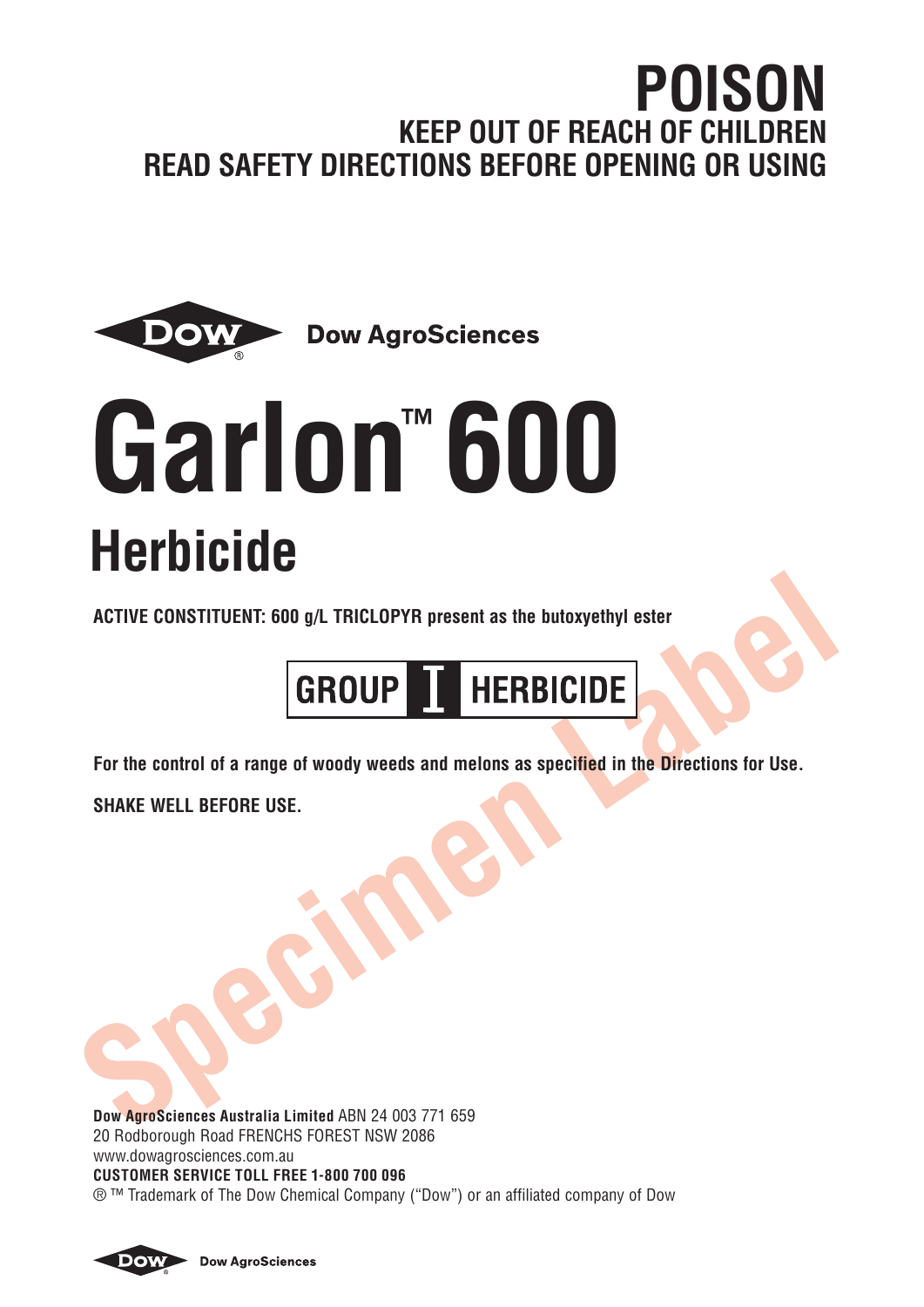### **DIRECTIONS FOR USE**

# **RESTRAINTS:**

**DO NOT** apply to weeds which may be stressed (not actively growing) due to prolonged periods of extreme cold, moisture stress (water-logged or drought affected), poor nutrition, presence of disease, or previous herbicide treatment as reduced levels of control may result.

**DO NOT** spray if rain is likely within 1 hour or if foliage is wet from rain and dew. However, when tank mixed with glyphosate, this time extends to 6 hours.

**DO NOT** burn off, cut or clear blackberry or other woody weeds for 6 months after spraying.

#### **1. WOODY WEED SITUATIONS**

#### **Table A: High Volume Spraying**

|                                                                  | AGRICULTURAL NON-CROP AREAS, COMMERCIAL AND INDUSTRIAL AREAS, FORESTS,<br>PASTURES AND RIGHTS-OF-WAY. |                          |                                                                      |                                                                                                                                                                                                                                        |  |  |
|------------------------------------------------------------------|-------------------------------------------------------------------------------------------------------|--------------------------|----------------------------------------------------------------------|----------------------------------------------------------------------------------------------------------------------------------------------------------------------------------------------------------------------------------------|--|--|
| <b>WEEDS CONTROLLED</b>                                          | <b>WEED</b><br><b>GROWTH STAGE</b>                                                                    | <b>STATE</b>             | <b>RATE /100 L</b><br>water                                          | <b>CRITICAL COMMENTS</b>                                                                                                                                                                                                               |  |  |
| African boxthorn<br>(Lycium ferocissimum)                        | Less than<br>2 m tall                                                                                 | Tas only                 | 170 mL                                                               |                                                                                                                                                                                                                                        |  |  |
| Angophora spp. and<br>Banksia spp. regrowth.                     | 1 to 2 $m$ tall                                                                                       | <b>All States</b>        | 400 or 560 mL                                                        | Use the higher rate on larger<br>regrowth.<br>Ensure the weed has dense<br>foliage.                                                                                                                                                    |  |  |
| Blackberry<br>(Rubus fruticosus)                                 | Active growth during<br>late spring<br>to early autumn                                                | <b>All States</b>        | $170$ mL                                                             | Where herbicides other than<br>Group I herbicides have been<br>used, allow two seasons<br>regrowth to occur before<br>spraving with Garlon™ 600.<br>Any subsequent regrowth and<br>seedlings should be sprayed<br>after hardening off. |  |  |
| In association with:<br>St John's wort<br>(Hypericum perforatum) | <b>During flowering</b><br>(Nov-Jan)                                                                  | NSW, Vic and<br>Tas only |                                                                      | Apply as a thorough foliage<br>spray.                                                                                                                                                                                                  |  |  |
| <b>Brigalow</b><br>(Acacia harpophylla)                          | 1 to 2 $m$ tall                                                                                       | NSW and<br>Qld only      |                                                                      | Use at least 1000 L of water/ha.                                                                                                                                                                                                       |  |  |
| Brooms:<br>(Genista spp.)<br>English<br>(Cytisus scoparius)      | Spring to<br>mid summer prior to<br>pod formation                                                     | <b>All States</b>        |                                                                      |                                                                                                                                                                                                                                        |  |  |
| <b>Camphor Laurel</b><br>(Cinnamomum<br>camphora)                | Seedlings up to<br>3 m tall                                                                           |                          |                                                                      |                                                                                                                                                                                                                                        |  |  |
| Capeweed<br>(Arctotheca calendula)                               | Rosette                                                                                               | Tas only                 | 80 mL                                                                |                                                                                                                                                                                                                                        |  |  |
| Common prickly pear<br>(Opuntia spp.)                            | Active growth                                                                                         | <b>All States</b>        | 3L                                                                   |                                                                                                                                                                                                                                        |  |  |
| English ivy<br>(Hedera helix)                                    | Active growth during<br>late spring to late<br>summer                                                 | Vic only                 | $1 L + 750$ mL<br>Ripper <sup>™</sup> 480<br>(480 q/L)<br>qlyphosate | <b>DO NOT</b> treat ivy growing up<br>trees or on other plants as death<br>of the host may result.<br>This mixture is not selective to<br>grasses.                                                                                     |  |  |

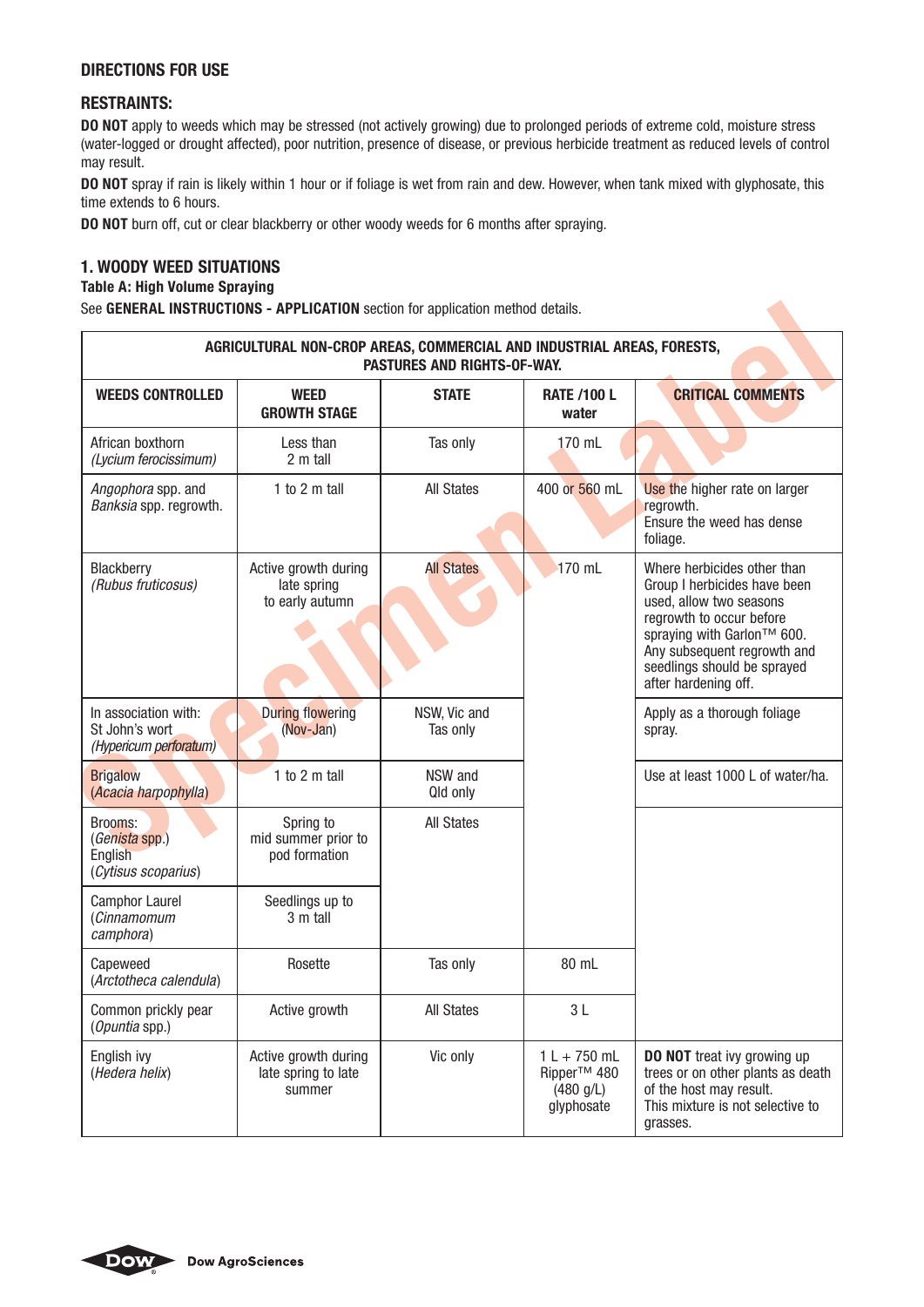# **1. WOODY WEED SITUATIONS**

# **Table A: High Volume Spraying**

|                                           | AGRICULTURAL NON-CROP AREAS, COMMERCIAL AND INDUSTRIAL AREAS, FORESTS,<br><b>PASTURES AND RIGHTS-OF-WAY.</b> |                             |                             |                                                                                                                                                                                            |  |  |
|-------------------------------------------|--------------------------------------------------------------------------------------------------------------|-----------------------------|-----------------------------|--------------------------------------------------------------------------------------------------------------------------------------------------------------------------------------------|--|--|
| <b>WEEDS CONTROLLED</b>                   | WEED<br><b>GROWTH STAGE</b>                                                                                  | <b>STATE</b>                | <b>RATE /100 L</b><br>water | <b>CRITICAL COMMENTS</b>                                                                                                                                                                   |  |  |
| Eucalyptus spp.                           | Seedlings<br>and regrowth<br>from small                                                                      | Qld, SA, WA,<br>and NT only | 400 mL                      | Add a 100% concentrate<br>non-ionic surfactant<br>(e.g. BS <sup>®</sup> 1000) at 100 mL/100 L<br>of water for best results.                                                                |  |  |
|                                           | lignotubers,<br>1 to 2 $m$ tall                                                                              | NSW, Tas and<br>Vic only    | 560 mL                      |                                                                                                                                                                                            |  |  |
| Fennel<br>(Foeniculum vulgare)            | 1 to 2 m tall                                                                                                | Tas only                    | 170 mL                      |                                                                                                                                                                                            |  |  |
| Green cestrum<br>(Cestrum parqui)         |                                                                                                              | NSW, Qld and<br>Vic only    |                             | Some regrowth may be expected<br>the following season which can<br>be sprayed after hardening off.                                                                                         |  |  |
| Groundsel bush<br>(Baccharis halimifolia) | Seedlings,<br>1 to 2 $m$ tall                                                                                | <b>All States</b>           | $160$ mL                    |                                                                                                                                                                                            |  |  |
|                                           | 2 to 3 m tall                                                                                                |                             | 320 mL                      |                                                                                                                                                                                            |  |  |
| Gorse<br>(Ulex europaeus)                 | Spring to mid<br>summer                                                                                      |                             | 170 mL or<br>340 mL         | Add a 100% concentrate<br>non-ionic wetting agent at rate<br>of 125 mL/100 L water.<br>Retreatment of regrowth may be<br>necessary. Use higher water rate<br>on older hardened off plants. |  |  |
| Horehound<br>(Marrubium vulgare)          | Rosette                                                                                                      | Tas only                    | 170 mL                      |                                                                                                                                                                                            |  |  |
| Saffron thistle<br>(Carthamus lanatus)    | Up to bud stage                                                                                              |                             | 80 mL                       |                                                                                                                                                                                            |  |  |
| <b>Tiger pear</b><br>(Opuntia aurantiaca) | Active growth                                                                                                | <b>All States</b>           | 3L                          |                                                                                                                                                                                            |  |  |
| Wattles,<br>including<br>Silver wattle    | Seedlings,<br>1 to 2 $m$ tall                                                                                |                             | 160 mL                      |                                                                                                                                                                                            |  |  |
| <b>Black wattle</b><br>Acacia spp.        | 2 to 3 m tall                                                                                                |                             | 320 mL                      |                                                                                                                                                                                            |  |  |

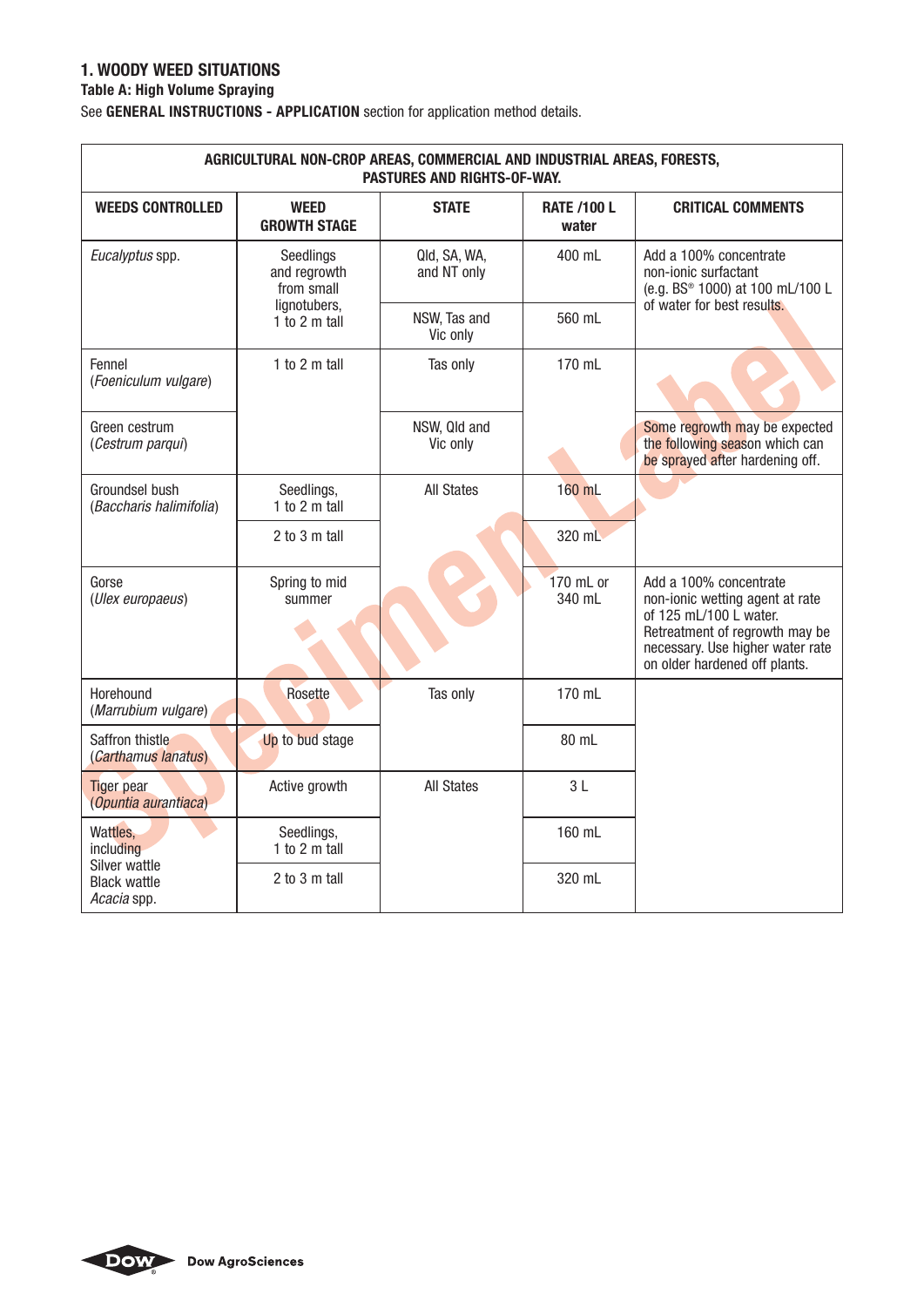# **Table B: Aerial Application Helicopter NSW, SA, Tas, Vic and WA only Helicopter or fixed wing aircraft (Qld only)**

See **GENERAL INSTRUCTIONS - APPLICATION** section for application method details.

| AGRICULTURAL NON-CROP AREAS. COMMERCIAL AND INDUSTRIAL AREAS. FORESTS.<br><b>PASTURES AND RIGHTS-OF-WAY.</b> |                                    |                   |          |                                          |
|--------------------------------------------------------------------------------------------------------------|------------------------------------|-------------------|----------|------------------------------------------|
| <b>WEEDS CONTROLLED</b>                                                                                      | <b>WEED</b><br><b>GROWTH STAGE</b> | <b>STATE</b>      | RATE /ha | <b>CRITICAL COMMENTS</b>                 |
| Blackberry<br>(Rubus fruticosus)                                                                             | Late spring<br>to autumn           | <b>All States</b> | 4.8 L    | AVOID overspray/drift onto<br>waterways. |

# **Table C: Controlled Droplet Application (C.D.A.)**

See **GENERAL INSTRUCTIONS - APPLICATION** section for application method details.

| AGRICULTURAL NON-CROP AREAS, COMMERCIAL AND INDUSTRIAL AREAS, FORESTS.<br><b>PASTURES AND RIGHTS-OF-WAY.</b> |                                    |                   |                           |                          |  |
|--------------------------------------------------------------------------------------------------------------|------------------------------------|-------------------|---------------------------|--------------------------|--|
| <b>WEEDS CONTROLLED</b>                                                                                      | <b>WEED</b><br><b>GROWTH STAGE</b> | <b>STATE</b>      | <b>RATE /1 L</b><br>water | <b>CRITICAL COMMENTS</b> |  |
| Blackberry<br>(Rubus fruticosus)                                                                             | Late spring<br>to autumn           | <b>All States</b> | $170$ mL                  |                          |  |

#### **Table D: Low Volume High Concentrate Application Techniques (Gas Powered Gun, Sprinkler Sprayer)** See **GENERAL INSTRUCTIONS - APPLICATION** section for application method details.

| AGRICULTURAL NON-CROP AREAS, COMMERCIAL AND INDUSTRIAL AREAS, FORESTS,<br><b>PASTURES AND RIGHTS-OF-WAY.</b> |                                    |                   |                            |                          |  |
|--------------------------------------------------------------------------------------------------------------|------------------------------------|-------------------|----------------------------|--------------------------|--|
| <b>WEEDS CONTROLLED</b>                                                                                      | <b>WEED</b><br><b>GROWTH STAGE</b> | <b>STATE</b>      | <b>RATE /10 L</b><br>water | <b>CRITICAL COMMENTS</b> |  |
| Blackberry<br>(Rubus fruticosus)                                                                             | Late spring<br>to autumn           | <b>All States</b> | 280 mL                     |                          |  |
| <b>Eucalypt seedlings</b><br>(Eucalyptus spp.)                                                               | to 2 m tall                        |                   | 400 mL                     |                          |  |

# **Table E: Basal Bark and Cut Stump Treatment**

| AGRICULTURAL NON-CROP AREAS, COMMERCIAL AND INDUSTRIAL AREAS, FORESTS,<br><b>PASTURES AND RIGHTS-OF-WAY.</b> |                                         |                   |                             |                          |
|--------------------------------------------------------------------------------------------------------------|-----------------------------------------|-------------------|-----------------------------|--------------------------|
| <b>WEEDS CONTROLLED</b>                                                                                      | <b>WEED</b><br><b>GROWTH STAGE</b>      | <b>STATE</b>      | <b>RATE /60 L</b><br>diesel | <b>CRITICAL COMMENTS</b> |
| African boxthorn<br>(Lycium ferocissimum)                                                                    | <b>Basal bark:</b><br>Plants up to 5 cm | <b>All States</b> | 2L                          |                          |
| Australian blackthorn<br>(Bursaria spinosa)                                                                  | basal diameter                          |                   | 11                          |                          |
| <b>Broom</b><br>(Genista spp.)                                                                               |                                         | Tas only          | 1.25L                       |                          |

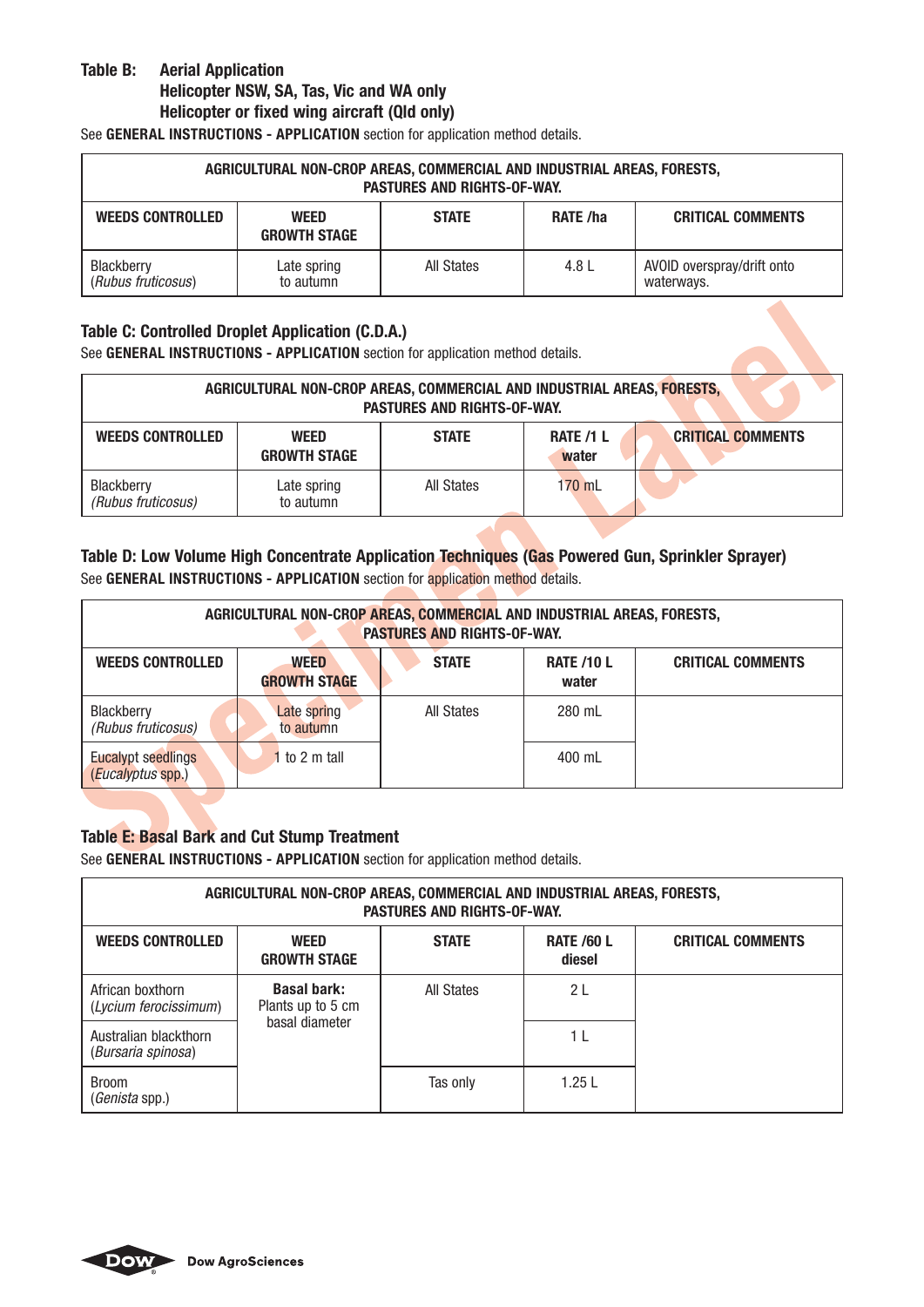# **Table E: Basal Bark and Cut Stump Treatment (continued)**

|                                                     | AGRICULTURAL NON-CROP AREAS, COMMERCIAL AND INDUSTRIAL AREAS, FORESTS,<br>PASTURES AND RIGHTS-OF-WAY. |                     |                             |                          |  |
|-----------------------------------------------------|-------------------------------------------------------------------------------------------------------|---------------------|-----------------------------|--------------------------|--|
| <b>WEEDS CONTROLLED</b>                             | <b>WEED</b><br><b>GROWTH STAGE</b>                                                                    | <b>STATE</b>        | <b>RATE /60 L</b><br>diesel | <b>CRITICAL COMMENTS</b> |  |
| Brown salwood<br>(Acacia aulacocarpa)               | <b>Basal bark:</b><br>Plants up to 5 cm<br>basal diameter                                             | <b>All States</b>   | 500 mL                      |                          |  |
| <b>Bitter bark</b><br>(Alstonia constricta)         |                                                                                                       | NSW and<br>Qld only | 1 <sub>L</sub>              |                          |  |
| Castor oil plant<br>(Ricinus communis)              |                                                                                                       | All States          |                             |                          |  |
| Chinee apple<br>(Ziziphus mauritiana)               | <b>Cut stump:</b><br>Plants up to and in<br>excess of basal                                           |                     |                             |                          |  |
| Dawson gum<br>(Eucalyptus<br>cambageana)            | bark sizes                                                                                            | Qld only            | 2L                          |                          |  |
| Eucalyptus spp.<br>(except Dawson gum)              |                                                                                                       | <b>All States</b>   | 1 <sup>L</sup>              |                          |  |
| False sandalwood<br>(Eremophila mitchellii)         |                                                                                                       | <b>All States</b>   | 1 <sub>L</sub>              |                          |  |
| Green wattle<br>(Acacia decurrens)                  |                                                                                                       |                     |                             |                          |  |
| Lantana<br>(Lantana camara)                         |                                                                                                       |                     |                             |                          |  |
| Needlewood<br>(Hakea leucoptera)                    |                                                                                                       |                     |                             |                          |  |
| Olive<br>(Olea europaea)                            |                                                                                                       | SA only             | 2L                          |                          |  |
|                                                     |                                                                                                       | NSW only            | 4 L                         |                          |  |
| Paperbark tea tree<br>(Melaleuca spp.)              | <b>Basal bark:</b><br>Plants up to 5 cm<br>basal diameter                                             | <b>All States</b>   | 1 <sup>L</sup>              |                          |  |
| Rubbervine<br>(Cryptostegia<br><i>grandiflora</i> ) |                                                                                                       |                     |                             |                          |  |
| Silver wattle<br>(Acacia dealbata)                  | Cut stump:<br>Plants up to                                                                            |                     |                             |                          |  |
| Sweet briar<br>(Rosa rubiginosa)                    | and in excess<br>of basal bark sizes                                                                  |                     | 2L                          |                          |  |
| Yellow-wood<br>(Terminalia oblongata)               |                                                                                                       | Qld only            |                             |                          |  |

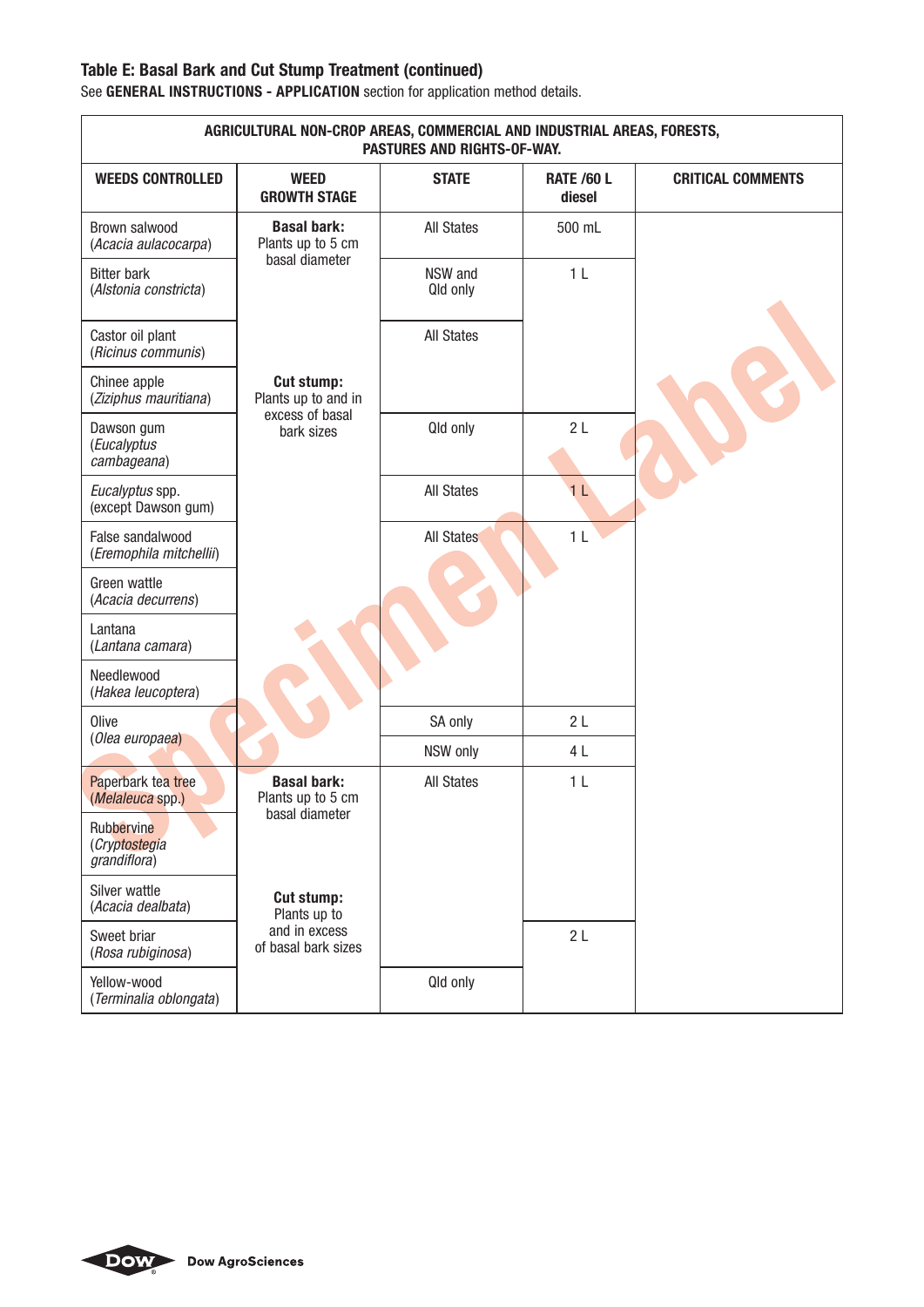# **Table E: Basal Bark and Cut Stump Treatment (continued)**

| AGRICULTURAL NON-CROP AREAS, COMMERCIAL AND INDUSTRIAL AREAS, FORESTS,<br>PASTURES AND RIGHTS-OF-WAY.                                                      |                                                            |                                         |                             |                                                                                |  |
|------------------------------------------------------------------------------------------------------------------------------------------------------------|------------------------------------------------------------|-----------------------------------------|-----------------------------|--------------------------------------------------------------------------------|--|
| <b>WEEDS CONTROLLED</b>                                                                                                                                    | <b>WEED</b><br><b>GROWTH STAGE</b>                         | <b>STATE</b>                            | <b>RATE /60 L</b><br>diesel | <b>CRITICAL COMMENTS</b>                                                       |  |
| <b>Camphor Laurel</b><br>(Cinnamomum<br>camphora)                                                                                                          | <b>Basal bark:</b><br>Plants up to 10 cm<br>basal diameter | NSW and Qld only                        | 1 <sub>L</sub>              |                                                                                |  |
| Common prickly pear<br>(Opuntia spp.)                                                                                                                      |                                                            | <b>All States</b>                       | 800 mL                      | Apply as a thorough foliage<br>spray.                                          |  |
| Groundsel bush<br>(Baccharis halimifolia)                                                                                                                  |                                                            |                                         | 500 mL                      | Treat from early summer rains to<br>end of April when regrowth is<br>apparent. |  |
| Prickly acacia<br>(Acacia nilotica)                                                                                                                        |                                                            |                                         |                             |                                                                                |  |
| Privet (broadleaf)<br>(Liqustrum lucidum)                                                                                                                  | Cut stump:                                                 |                                         | 5L                          | Treatment may be carried out at<br>any time of the year.                       |  |
| Smooth tree pear<br>(Opuntia monacantha)<br>Tiger pear<br>(Opuntia aurantiaca)                                                                             | Plants up to<br>and in excess<br>of basal bark sizes       |                                         | 800 mL                      | Apply as a thorough foliage<br>spray.                                          |  |
| Tree of heaven<br>(Ailanthus altissima)                                                                                                                    |                                                            |                                         | 1 <sub>L</sub>              |                                                                                |  |
|                                                                                                                                                            |                                                            | <b>FENCELINES AND FIRE TRAILS only.</b> |                             |                                                                                |  |
| <b>WEEDS CONTROLLED</b>                                                                                                                                    | <b>WEED</b><br><b>GROWTH STAGE</b>                         | <b>STATE</b>                            | <b>RATE /60 L</b><br>diesel | <b>CRITICAL COMMENTS</b>                                                       |  |
| Broadleaf hopbush<br>(Dodonaea viscosa)<br>Narrowleaf hopbush<br>(Dodonaea viscosa ssp.<br>angustissima)<br><b>Turpentine bush</b><br>(Eremophila sturtii) | <b>Basal bark:</b><br>Plants up to<br>10 cm basal diameter | NSW only                                | 1 <sub>L</sub>              |                                                                                |  |
|                                                                                                                                                            |                                                            |                                         |                             |                                                                                |  |

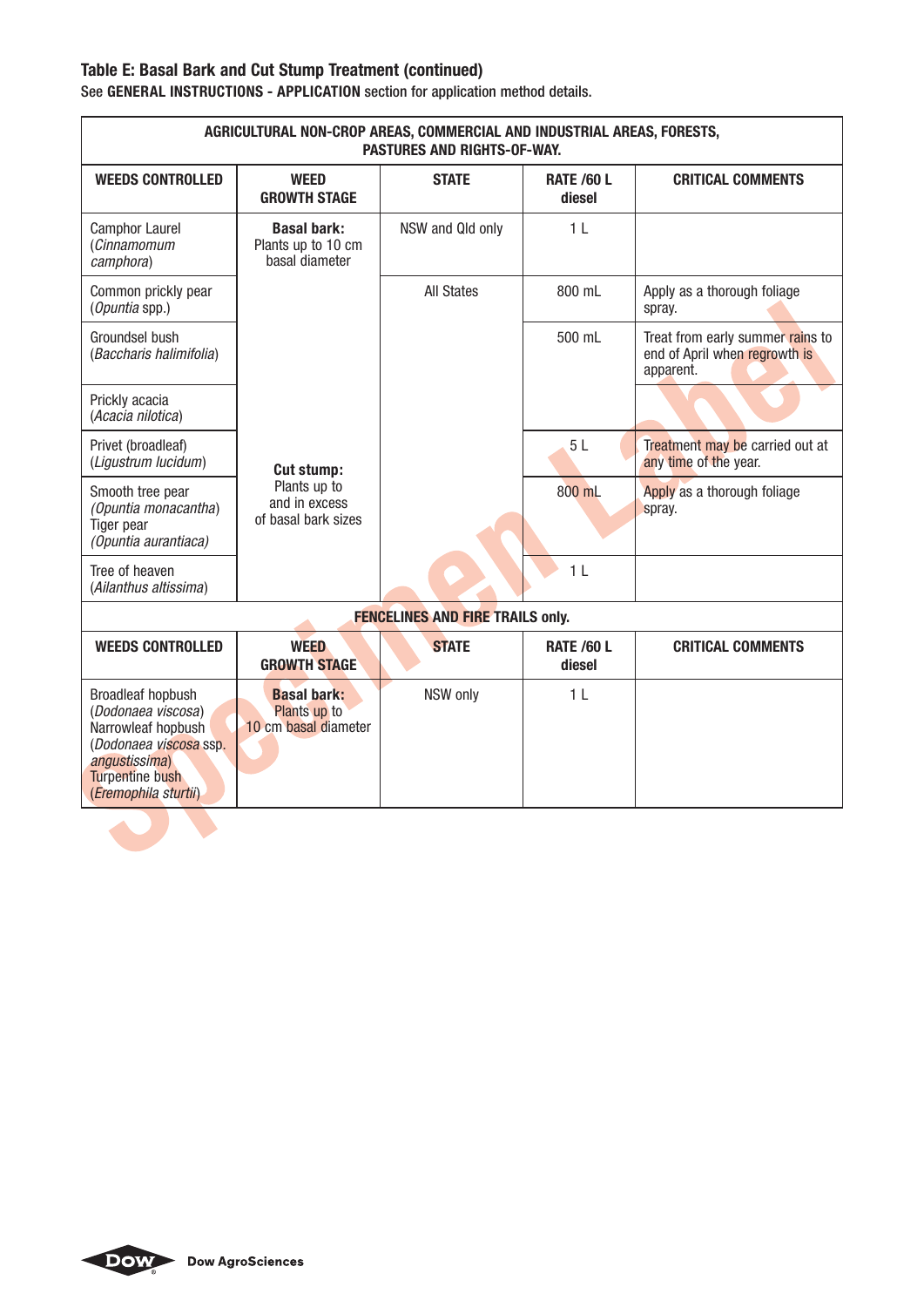# **2. CROPPING/FALLOW SITUATIONS**

See **GENERAL INSTRUCTIONS - APPLICATION** section for application method details.

|                                              | FALLOW, STUBBLE, FIREBREAKS.                                                    |                                  |                       |                                                                                                                                                                                                                                                                                                                                                                                                                             |  |  |
|----------------------------------------------|---------------------------------------------------------------------------------|----------------------------------|-----------------------|-----------------------------------------------------------------------------------------------------------------------------------------------------------------------------------------------------------------------------------------------------------------------------------------------------------------------------------------------------------------------------------------------------------------------------|--|--|
| <b>WEEDS CONTROLLED</b>                      | <b>WEED</b><br><b>GROWTH STAGE</b>                                              | <b>STATE</b>                     | RATE /ha              | <b>CRITICAL COMMENTS</b>                                                                                                                                                                                                                                                                                                                                                                                                    |  |  |
| Camel<br>(Afghan, Bitter)                    | Up to 20 cm diameter                                                            | NSW, Qld, SA, Vic and<br>WA only | 120 mL $\bullet$      | There are some strains of melon<br>that are not controlled.                                                                                                                                                                                                                                                                                                                                                                 |  |  |
| melon<br>(Citrullus lanatus)                 | <b>Runners from</b><br>20 to 40 cm diameter                                     |                                  | 160 mL <sup>O</sup>   | <b>Contact your Dow AgroSciences</b><br>representative for more<br>information                                                                                                                                                                                                                                                                                                                                              |  |  |
| Prickly paddy melon<br>(Cucumis myriocarpus) | Up to 20 cm diameter                                                            |                                  | $80$ mL $\odot$       | <b>O</b> Add a crop oil such as<br>Uptake™ Spraying Oil at<br>500 mL /100 L water or                                                                                                                                                                                                                                                                                                                                        |  |  |
|                                              | <b>Runners from</b><br>20 to 40 cm diameter                                     |                                  | 160 $mL$ <sup>O</sup> | D-C-Trate® Crop Oil at<br>$1 \angle 100$ L water.                                                                                                                                                                                                                                                                                                                                                                           |  |  |
|                                              |                                                                                 |                                  |                       | <b>DO NOT</b> use oils when tank<br>mixing with glyphosate.<br>See COMPATIBILITY section.<br>This mixture is not selective to<br>grasses.                                                                                                                                                                                                                                                                                   |  |  |
|                                              |                                                                                 |                                  |                       | When using Garlon 600 and<br>glyphosate by aerial application,<br>observance of a buffer zone of<br>150 metres to protect native tree<br>species is required.                                                                                                                                                                                                                                                               |  |  |
|                                              | SORGHUM (Apply between 4 to 6 leaf stage, when secondary roots have developed). |                                  |                       |                                                                                                                                                                                                                                                                                                                                                                                                                             |  |  |
| <b>WEEDS CONTROLLED</b>                      | <b>WEED</b><br><b>GROWTH STAGE</b>                                              | <b>STATE</b>                     | RATE /ha              | <b>CRITICAL COMMENTS</b>                                                                                                                                                                                                                                                                                                                                                                                                    |  |  |
| Prickly paddy melon<br>(Cucumis myriocarpus) | Up to 20 cm diameter                                                            | NSW and Qld only                 | 80 mL                 | <b>DO NOT</b> add crop oils, as severe<br>crop damage may occur. Fusing<br>of sorghum prop roots may be<br>observed. This may be worse<br>under stress conditions (e.g.<br>moisture stress, heat stress or<br>root disease) and may cause<br>some yield loss. Should only be<br>mixed with Starane™ 200 or<br>Starane™ Advanced Herbicide<br>and atrazine (500 or 600 q/L<br>flowable only) for increased<br>weed spectrum. |  |  |

#### **NOT TO BE USED FOR ANY PURPOSE, OR IN ANY MANNER, CONTRARY TO THIS LABEL UNLESS AUTHORISED UNDER APPROPRIATE LEGISLATION.**

#### **IN TASMANIA FOR BLACKBERRY:**

DO NOT treat bushes carrying mature or near mature fruit.

#### **FOR NATIVE VEGETATION:**

Use of Garlon 600 on native vegetation must be done in accordance with STATE and/or LOCAL legislation.

#### **WITHHOLDING PERIODS:**

Pasture: **NOT REQUIRED WHEN USED AS DIRECTED.** Sorghum: **NOT REQUIRED WHEN USED AS DIRECTED.**

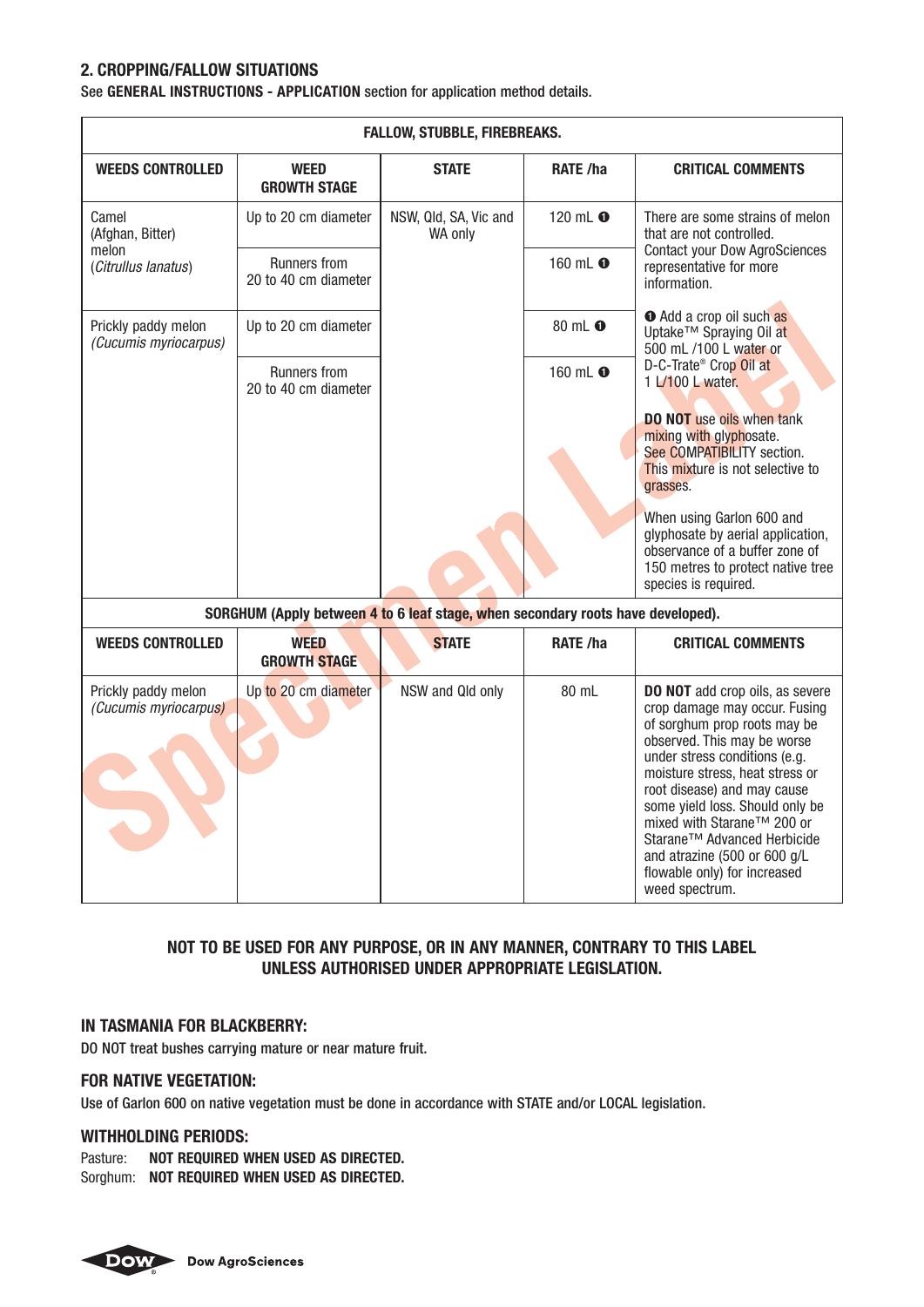#### **GENERAL INSTRUCTIONS**

#### **COMPATIBILITY**

#### FALLOW SITUATIONS:

Garlon™ 600 is compatible with the following products:

Abound™ 400 Herbicide

Esteron™ LV Herbicide

Lontrel™ Herbicide

Lontrel™ 750 SG Herbicide

Starane™ 200 or Starane™ Advanced Herbicide

Ripper™ 480 Herbicide

Roundup® CT Broadacre Herbicide

Roundup® PowerMAX

Touchdown HiTech

Dow AgroSciences (2,4-D) Amine 625 Herbicide

glyphosate

Lorsban™ 500 EC Insecticide

When mixing with glyphosate in fallow, refer to the glyphosate label for use rate and adjuvants recommended. **DO NOT** use Uptake™ Spraying Oil or D-C-Trate® Crop Oil. SORGHUM:

Garlon™ 600 is compatible with:

Starane™ 200 or Starane™ Advanced Herbicide

atrazine (500 or 600 g/L flowable product only)

**PVC gloves are not recommended for Garlon™ 600 Herbicide, therefore, when tank mixing with products that need to be handled with PVC gloves, workers should wear nitrile/neoprene gloves.**

#### **MINIMUM RECROPPING PERIODS**

Before using Garlon™ 600 in tank mixes with other herbicides, check the plant-back information on all product labels. The time between spraying and planting will be determined by the product with the longest plant-back period.

|  |                                                                                                                 | Observe the following recropping periods for Garlon™ 600: |  |
|--|-----------------------------------------------------------------------------------------------------------------|-----------------------------------------------------------|--|
|  | the contract of the contract of the contract of the contract of the contract of the contract of the contract of |                                                           |  |

| • wheat, barley, sorghum, maize   | / davs  |  |
|-----------------------------------|---------|--|
| • chickpeas, soybeans, sunflowers | 7 davs  |  |
| $\bullet$ cotton                  | 14 davs |  |

#### **MIXING**

Half fill the spray unit with water and add the required amount of Garlon™ 600. Add the remaining water with the agitator running. If required, then add crop oils or wetters (surfactants). Maintain mechanical or by-pass agitation in the spray tank during spraying. Only mix sufficient solution for immediate daily use and avoid storing.

**Basal Bark and Cut Stump Application:** Quarter fill the spray unit or mixing container with diesel and add the required amount of Garlon™ 600. Add the remaining diesel and shake or agitate thoroughly to mix the contents. Periodically shake or agitate to stop product settling out. Only mix sufficient solution for immediate daily use and avoid storing.

#### **APPLICATION**

#### **1. WOODY WEED SITUATIONS**

**Weeds need to be actively growing for herbicides to have optimum effect. Delay treatment until all regrowth has had time to grow to one metre high in situations which have been bulldozed, slashed, burnt, ploughed or areas having a previous chemical treatment.**

#### **A. High Volume Spraying**

 • Thorough coverage of foliage and stems to the point of runoff is essential, however, avoid excess spraying which is wasteful of chemical.

#### **Hand Gun**

- Apply the recommended mix to give full coverage of leaves and stems through a No. 6 to 8 tip at 700 to 1500 kPa.
- A spray volume of 3,000 to 4,000 L per infested hectare (30 to 40 L/100 m<sup>2</sup>) should be used on the weed infestation.

#### **Knapsack & 12 volt Sprayer Packs**

• Only recommended for the control of herbaceous weeds such as capeweed, horehound and saffron thistle. DO NOT use knapsacks or 12 volt sprayer packs to treat woody weed infestations.

#### **B. Aerial Application**

- Apply in 100 to 200 L water/ha. Use a calibrated aircraft to apply in half overlap passes. Nozzle configurations should produce a COARSE spray quality at the target (ASABE S572).
- The potential for damage from drift can be greatly reduced by avoiding unsuitable spraying conditions and using spray pressure and nozzles to minimise the production of small droplets.
- **DO NOT** spray when wind exceeds 15 km/hr, air temperature is above 30°C or low humidity conditions (<35%).

#### **C. Controlled Droplet Application (C.D.A.)**

 • Results similar to high volume spraying can be obtained using Micron Herb® or similar equipment. Select a nozzle to give a flow rate of 2 mL/sec and sweeping action of approximately 1 m/sec to ensure a droplet density of 20/cm2 . Use a marking agent as recommended by the equipment manufacturers, to check spray coverage. Also, consult directions provided with C.D.A. unit.

#### **D. Low Volume High Concentrate Application Techniques**

- Good control will be achieved, similar to high volume application, where bush size enables good coverage of the bush. Use a marking agent, as recommended by the equipment manufacturers, to check spray coverage.
- **Gas powered gun:** Apply 50 mL shots to obtain uniform coverage of  $4$  to  $5$  m<sup>2</sup> of surface area of bush. This relates to 20 droplets/cm<sup>2</sup> of leaf surface.
- **Sprinkler sprayer:** This technique involves using a micro sprinkler which is connected to a hollow fibre glass rod attached to a pressure knapsack sprayer. Use at low pressures (50 to 200 kPa) and apply with a slow sweeping action over the top of the plants ensuring even coverage on the leaves.

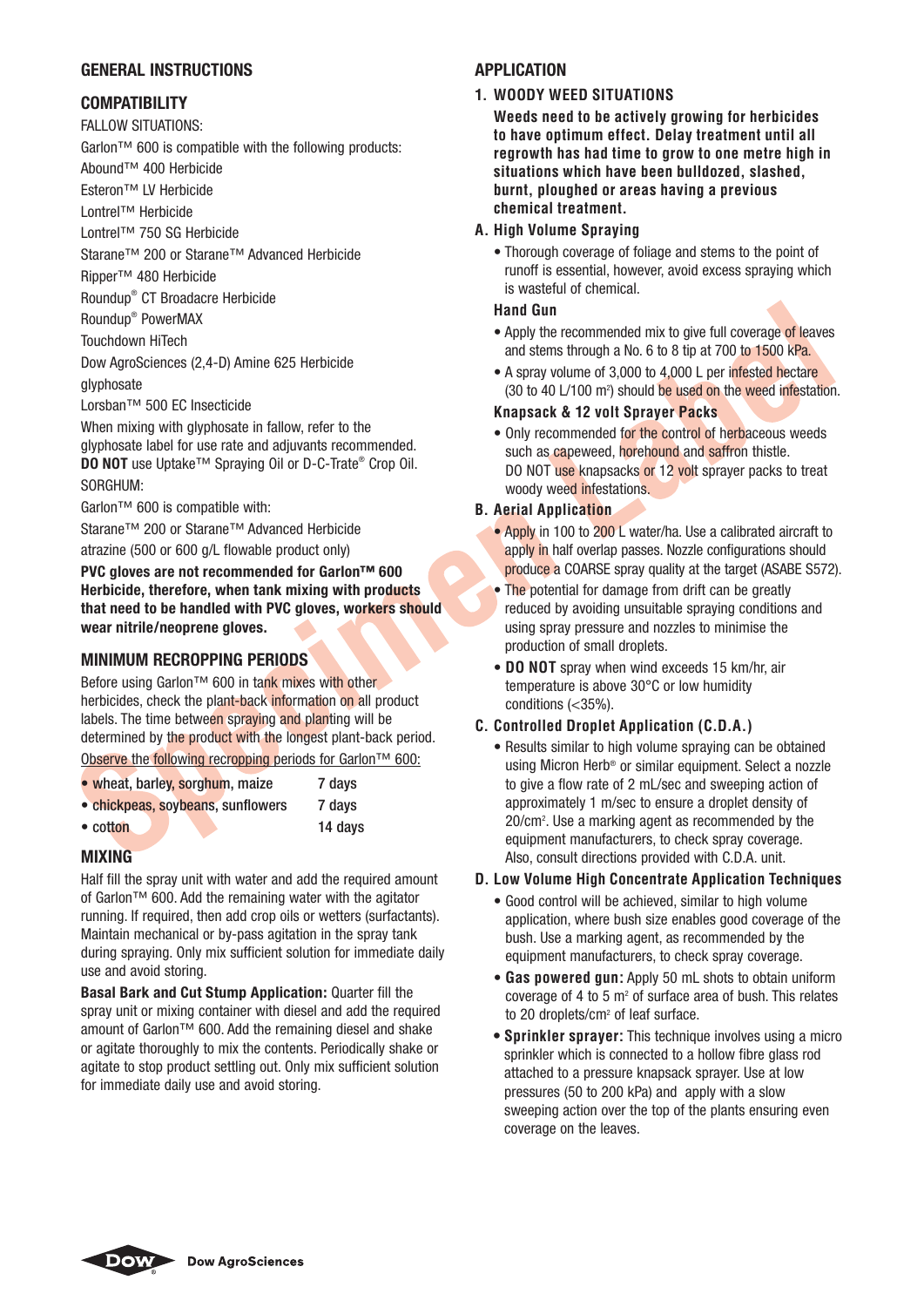#### **E. Basal Bark and Cut Stump Treatment**

**•** Mix Garlon™ 600 in diesel. The use of diesel as a herbicide carrier may affect the rubber seals in some sprayers. To avoid this, use sprayers which use Viton® seals and fittings. When using Garlon™ 600 with diesel, nitrile/ neoprene gloves should be worn instead of rubber gloves.

#### **Basal Bark Method**

 **• DO NOT** apply to wet stems as this can repel the diesel mixture. Apply only with hand-directed equipment such as a pressure sprayer or a paint brush. Spray equipment should be used at low pressures, up to 200 kPa, to avoid excessive splashing or drift. Species with old, rough bark require more thorough wetting than smooth barked species. Liberally spray or paint the bark around the stem from ground level up to 30 cm high, wetting thoroughly to the point of runoff (unless otherwise stated).

#### **Cut Stump Method**

 **•** Stems should be cut less than 15 cm above the ground. **Immediately** apply Garlon™ 600/diesel mixture **liberally** to the **freshly** cut stump by spray or painting the cut surface and sides of the stem.

#### **2. CROPPING/FALLOW SITUATIONS**

# **A. Boom Application**

- Application of Garlon™ 600 in a minimum spray volume of 50 L/ha is recommended. Use nozzles that produce a MEDIUM to COARSE spray quality at the target (ASABE S572).
- Boom height must be set to ensure double overlap of nozzle patterns.

#### **B. Aerial Application**

- **DO NOT** allow Garlon™ 600 to physically drift onto desirable plants.
- Aircraft may be used to apply Garlon™ 600 in fallow situations, when ground application equipment cannot be used due to prolonged wet conditions.
- A minimum spray volume of 35 L/ha should be used with nozzles that produce a MEDIUM to COARSE spray quality (ASABE S572) at the target are recommended.
- **DO NOT** apply Garlon™ 600 by aircraft unless wind speed is more than 3 km/hr and less than 15 km/hr as measured at the application site and/or air temperature is above 30°C. Avoid application when relative humidity falls below 35%.
- Human flagging is not authorised unless protected by engineering controls such as vehicles with cabs.

# **CLEANING SPRAY FOUIPMENT**

# WATER-RASED CLEANING

#### **Rinsing**

After using Garlon™ 600, empty the spray unit completely and drain the whole system. Thoroughly wash inside the spray unit using a pressure hose. Drain the spray unit and clean any filters in the tank, pump, lines, hoses and nozzles.

After cleaning the spray unit as above, quarter fill with clean water and circulate through the pump, lines, hoses and nozzles. Drain and repeat the rinsing procedure twice.

#### **Decontamination**

Before spraying cotton and other sensitive crops, with equipment that has been used to apply Garlon™ 600, see PROTECTION OF CROPS, NATIVE AND OTHER NON-TARGET PI ANTS section

Wash the tank and rinse the system as above. Then quarter fill the tank and add a standard alkali based laundry detergent at 500 g (or mL)/100 L water and circulate throughout the system for at least 15 minutes. If using a concentrated laundry detergent use 250 g (or mL)/100 L water. Do not use chlorine based cleaners.

Drain the whole system. Remove filters and nozzles and clean them separately. Finally flush the system with clean water and allow to drain.

**Rinse water should be discharged onto a designated disposal area or, if this is unavailable, onto unused land away from desirable plants and water courses.**

#### **DIESEL-BASED CLEANING**

#### **Rinsing**

After using Garlon™ 600, empty the spray unit completely and drain the whole system. Thoroughly wash inside the spray unit using a pressure hose. Drain the spray unit and clean any filters in the tank, pump, lines, hoses and nozzles.

On completion of spraying, use a degreaser agent to remove traces of diesel from the sprayer. Rinse tank and spray through the nozzles with water to remove degreaser.

#### **Decontamination**

After the above, quarter fill the tank with clean water and add an alkali detergent at 50 mL/10 L of water or the powder equivalent at 50 g/10 L of water. Shake or operate spray to circulate the washing solution throughout the sprayer and spray the solution through the nozzle. Rinse well with clean water to remove detergent.

To clean brushes and container, spray liberally with degreaser. Hose off thoroughly with clean water and repeat using detergents (see above).

**DO NOT** use this equipment for any other purpose.